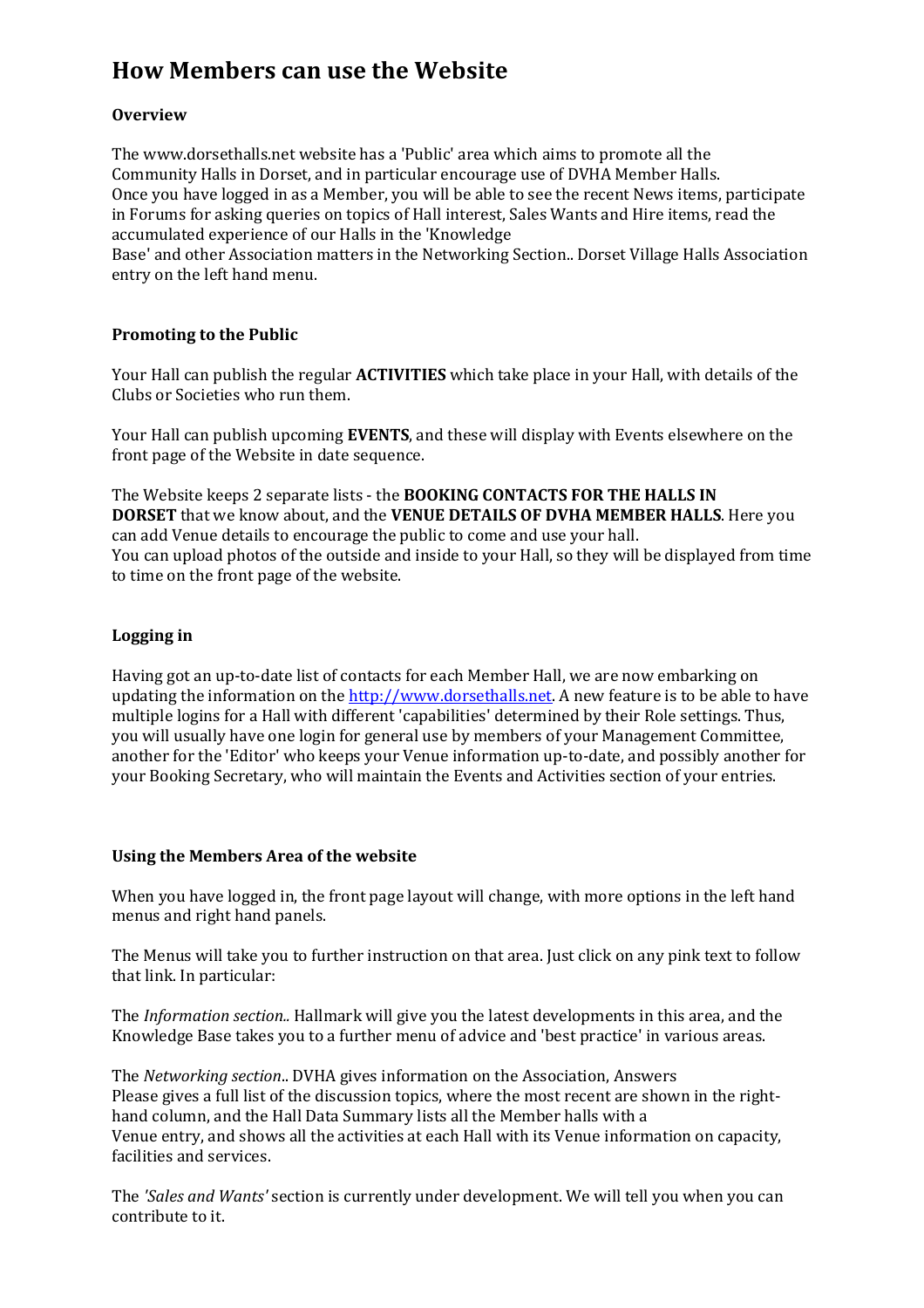The *Latest Forum Topics* panel shows most recent queries which members have asked for help on. If you can help, click on the topic, read the other comments so far, and click on the 'Add Comment' button on the lower right to add your own contribution. We will be introducing a separate 'Funding Forum' in the future, so you can see all the Funding sources which members have used, and their experiences in getting and using the grants. There is a fuller list of current Forum topics below the 'Coming soon to a hall near you' list in the central column.

When you have finished your session, do not forget to click ....Log Out.... on the black bar below the banner at the top of the window.

#### **Setting up your Venue**

You are now able to go on to the website and set up the Venue information to be informative and up-to-date. This is done by:- Login as a yourself using the login and password above in the boxes in the Home page right hand column

1. Click on the **'Venue Finder Input'** menu item in the left column. This takes you to the input screen. Note particularly that the 'Teaser' field must have something in it, and is a good opportunity to 'sell' your Hall to the public visitors looking to hire somewhere. If nothing else, put a '.' for the moment, and you can come back to it later.

**2.** On the **'Location' map'**, zoom in to your area and click to place a pin where your hall is. This will appear on the map shown on the **'Location Map' menu.** 

3. You will need to click on the pink **'Contact details'**, 'Hall Capacity', 'Facilities' and 'Services' in turn to open each page in turn and enter the relevant data.

4. Press the 'Save' button at the bottom of the list to save the results. This should now show in the 'Halls Directory' list.



- PROMOTION SECTION-
- e DVHA Forum
- a List of Dorset Halls
- Venue Finder
	- o DVHA Member Halls Directory
	- **o** Location Map
	- · Capacity Summary
	- Venue Finder Input  $\leq$
- Activity Finder
	- o Clubs Directory
	- **Activity by Type**
	- o Activity by Hall
	- **Activity Finder Input**
- $\overline{\phantom{a}}$  Event Finder
	- o Events Directory
	- o Events by Category
	- o Events by Hall
	- o Event Finder Input
- o Contactuis
- o My bookmarks

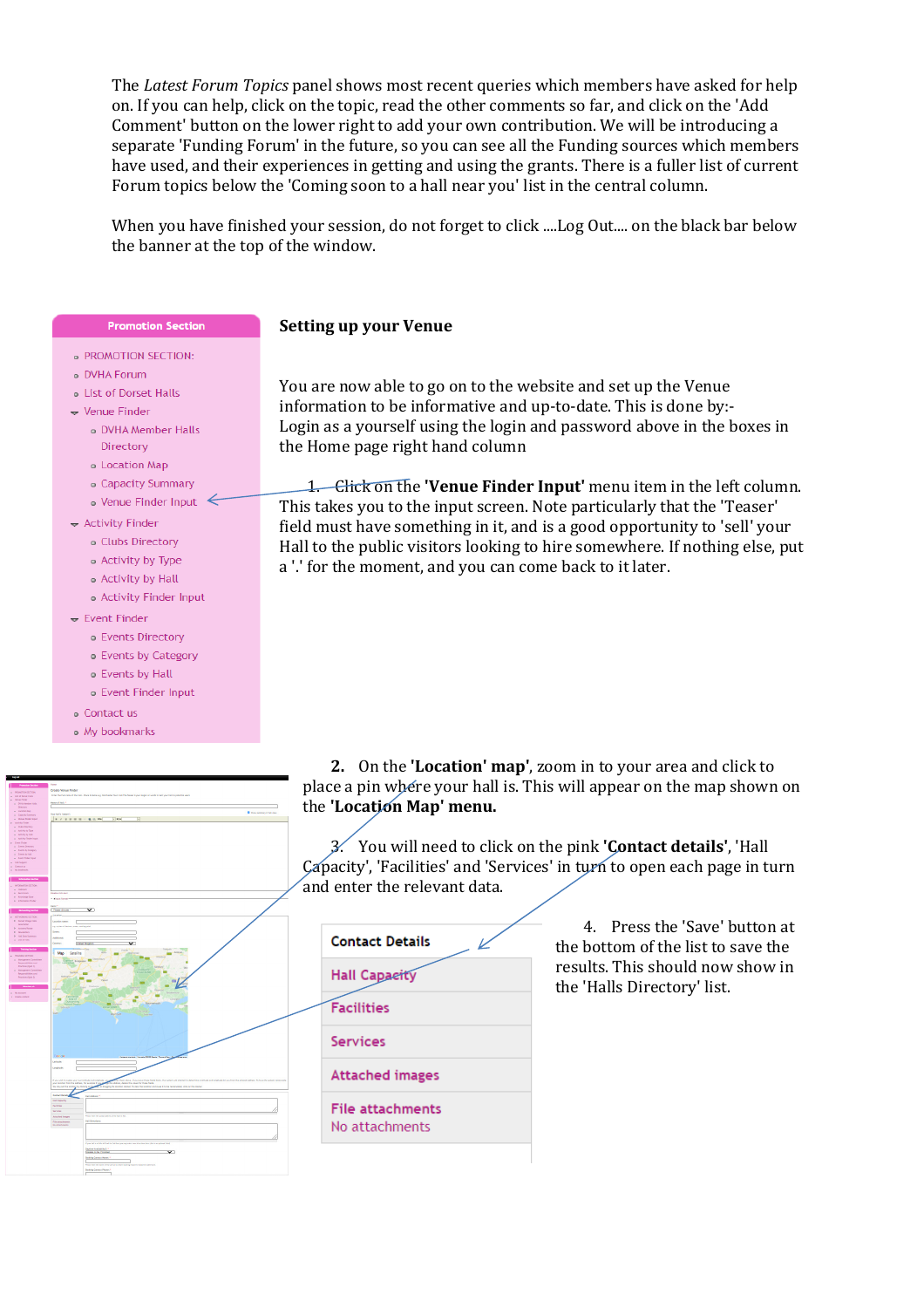#### **Editing your Venue information**



N.B You might, for example change your **'Halls Teaser'** to be a friendly message to encourage people looking for a venue to choose yours.

Some of the titles in the left column are printed in pink, and these can be clicked to expand to further entries. You may want to check and amend Contact Details, Hall Capacity and Services for example.

At the end of each page, you can click 'Preview' at the bottom to see what the finished display will look like to others, and then click 'Save' to update the live system. If there are any errors or omissions, these are described in a coloured panel at the top of the page, and must be corrected before clicking 'Save' again.

#### **Updating your entry**

Repeat the process above and then follow instructions below to change your hall's image

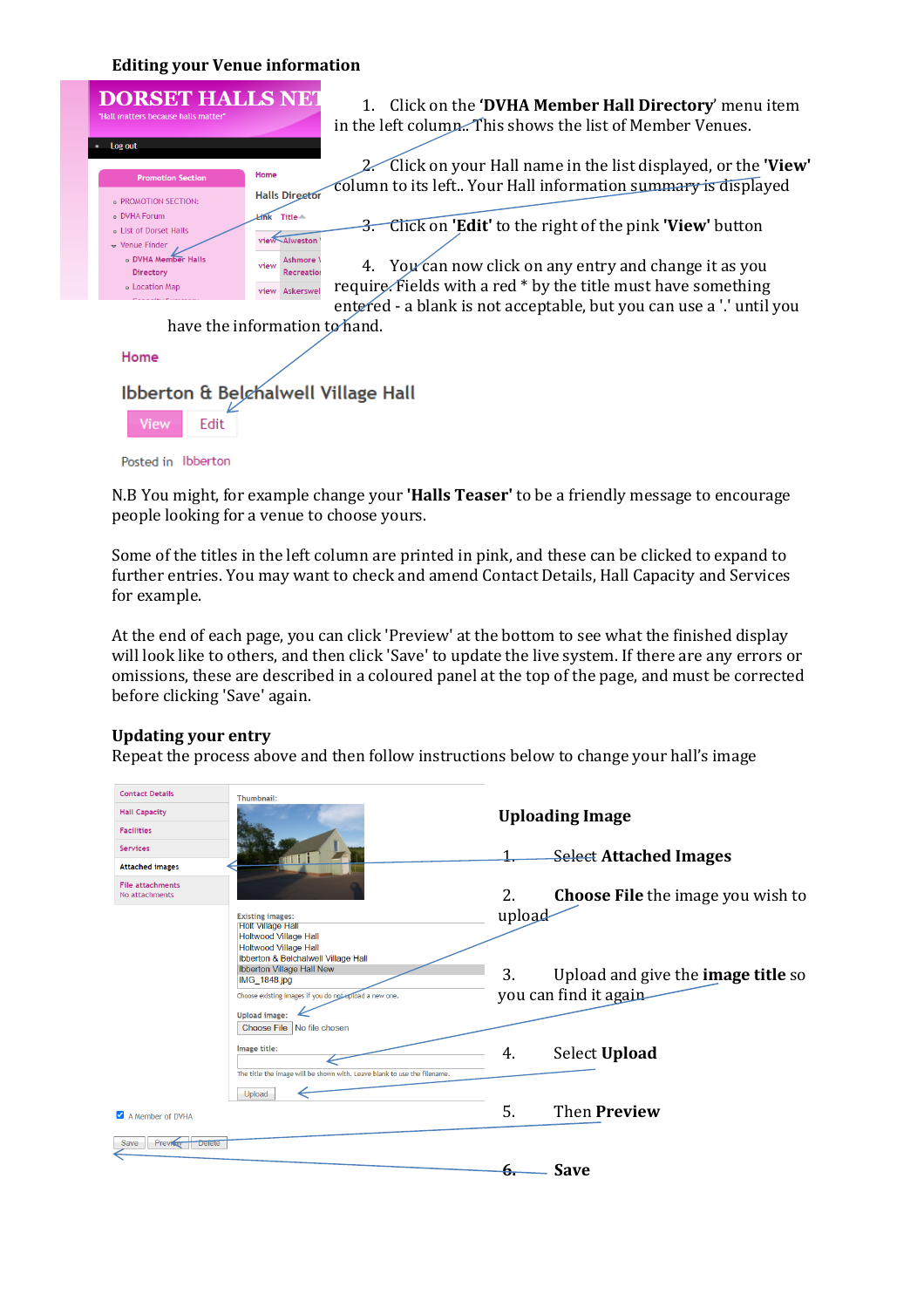#### **Deleting Image from web site completely**



#### **Setting up your Activities and Events**



Now your Hall details have been added to the data base you can now add events just be logging in.

1. Click on the 'Event Finder Input' menu item in the left column for one-off events, or the 'Activity Finder Input' for events which happen regularly in the Hall. This takes you to the input screen. Note particularly that the 'Event Description' field must have something in it, and the Activity 'Special Description' is a good opportunity to 'sell' your Event or Activity' to the public visitors. If nothing else, put a '.' for the moment, and you can come back to it later.

- 2. Fields with a downward triangle (arrow) can be clicked on to select from a range of standard entries.
- 3. Press the 'Preview' button to see how the finished entry will appear on screen.
- 4. Press the 'Save' button at the bottom of the list to save the results. Events will be shown on the 'Coming Soon' list on the home page when it becomes one of the most imminent Events. It will disappear on the day after the event is finished. Activities can be listed by Club or Type or Hall, depending on the menu item chosen.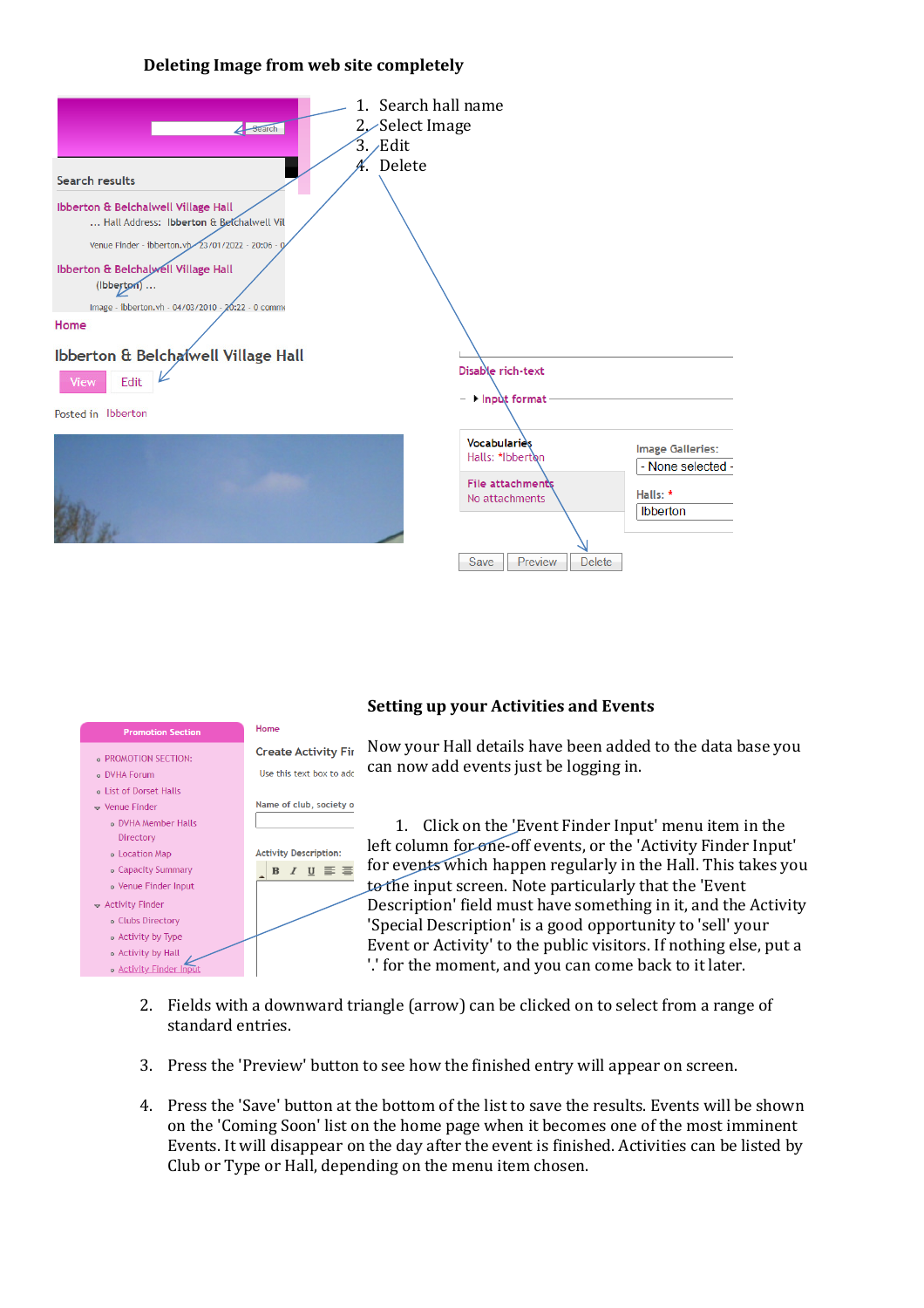#### **DORSET HALLS NETV** Log out Home **Create Event Find PROMOTION SECTION** o DVHA Forum As well as a general de .<br>List of Dorset Halls lespecially if not in the  $\bullet$  Venue Finder Event Title: DVHA Member Halls Directory **c** Location Map Category: · Capacity Summary  $-$  None o Venue Finder Input Event Date  $\bullet$  Activity Finder · Clubs Directory **From date** • Activity by Type esdav. 19 Ja · Activity by Hall • Activity Finder Input date:  $\equiv$  Fyent Finder e Events Directory o Events by Category o Events by Hall ₽ Event Description: o Event Finder Input

#### **Editing your Activities or Events information**

1. Click on the 'Activity or Event Finder' menu item in the left column.. This shows a list of events.

2. Click on the 'View' column of the entry you want to change.. Your event information is displayed for amendment

3. Click on 'Edit' to the right of the pink 'View' button

4. You can now click on any entry and change it as you require. Fields with a red \* by the title must have something entered - a blank is not acceptable, but you can use a '.' until you have the information to hand.

5. You might, for example change your 'Description' to be a friendly message to encourage people looking for an activity to choose yours.

#### **To Amend / delete Activities and Events**  DORSET HALLS NETWORK **1.** Search the name of your Hall **2.** The results of your search will appear Enter your loys Search **3.** Select item in pink you wish to view/amend/delete Search results ∠ Ibberton & Belchalwell Village Hall . La Document of The Control Press, 1999.<br>Hall Address: Ibberton & Belchalwell Village Hall, Ibbert. Venue Finder - ibberton.vh - 23/01/2022 - 20:06 - 0 comm nts : 0 attar **4.** Screen opens – select **Edit** Ibberton & Belchalwell Village Hall (Ibberton). Image - ibberton.vh - 04/03/2010 - 20:22 - 0 comp Hallmark Application Process Monitor<br>... Lytchett Matravers VH (15th February 2011) Ibberton & B **5.** To amend complete information and ... Lytchett Matravers VHT (15th February 2011) Ibberton<br>Book page Monymous - 13/05/2016 - 17:45 - 0 comments - 0 atta **select date - Preview / Save BINGO** .. & Belchalwell Village Hall Friday 12th March - Bingo 7. 3 Event Finder - ibberton.vh - 21/02/2011 - 16:07 - 0 comm **6.** To delete item change the date and then select **Delete**Home **RINGO** Edit Posted in Ibbertor Category: Home » RINGO Other Event Date: **BINGO** Sat. 12/03/2011 - 19:30 Halls: \* View Edit ົາ & E Ibberton  $\checkmark$ well as a general description of the event don't for reis;h - E held (especially if not in the hall itself) and anything Changes made to the at Event Title: File attachments **BINGO** No attachments Attach new file: Category:<br>Other  $\overline{\phantom{0}}$ Choose File No file -<br>Fvent Dati The maximum upload size is From da day, 24 January, 2022 Attach To date: Format: Monday, 24 January, 2022 Format: 06:59 Save Preview **Delete**